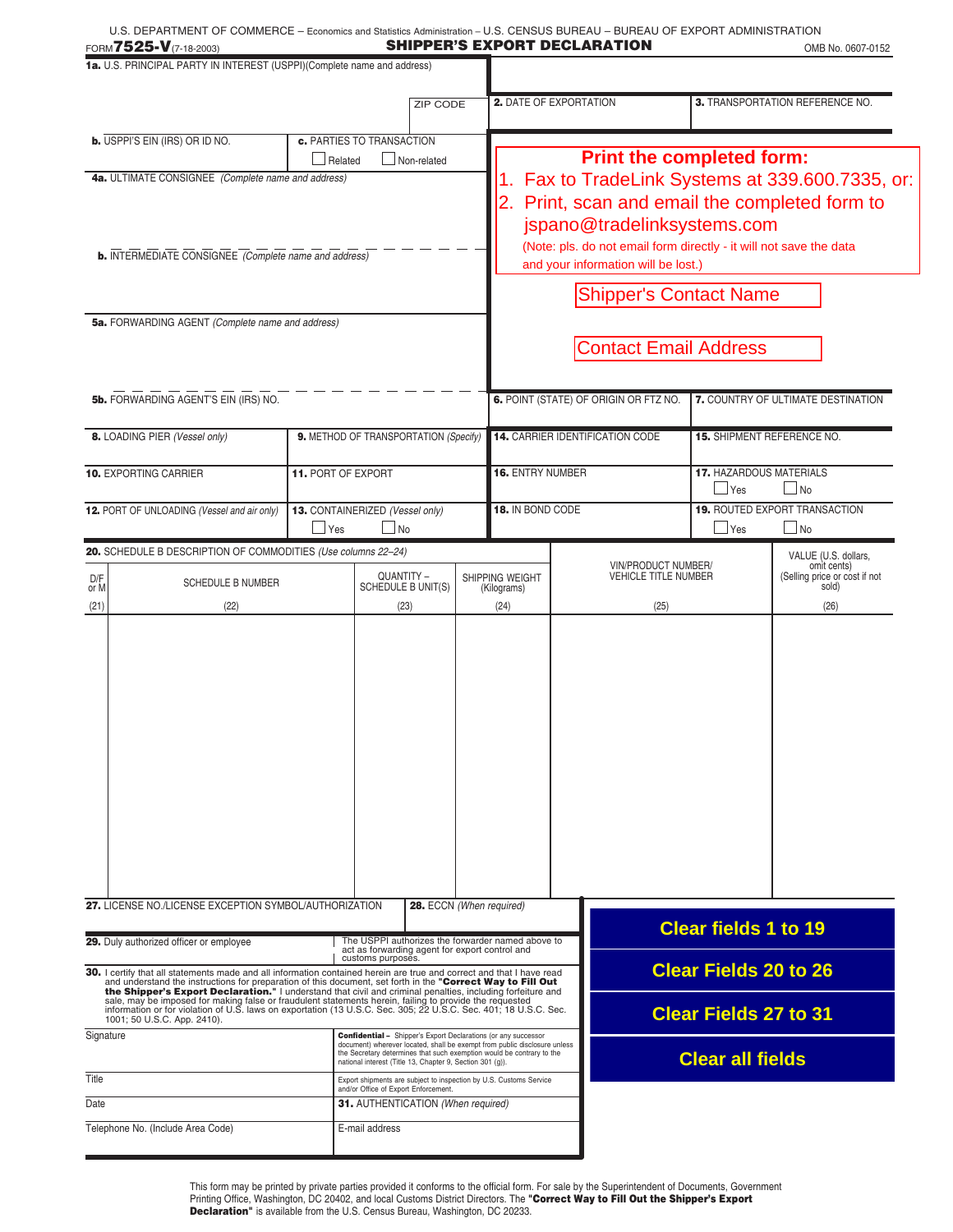# *CORRECT WAY TO COMPLETE THE SHIPPER'S EXPORT DECLARATION FORM 7525-V*

See pp. 9-13 for specific instructions.



*Title 15 Code of Federal Regulations, Part 30* **(***www.census.gov/foreign-trade/www/)*

> **U.S. Department of Commerce Norman Y. Mineta**, Secretary

**Bureau of the Census Kenneth Prewitt,** Director

**Foreign Trade Division Bureau of the Census C. Harvey Monk, Jr.**, Chief

Issued: November 1, 2000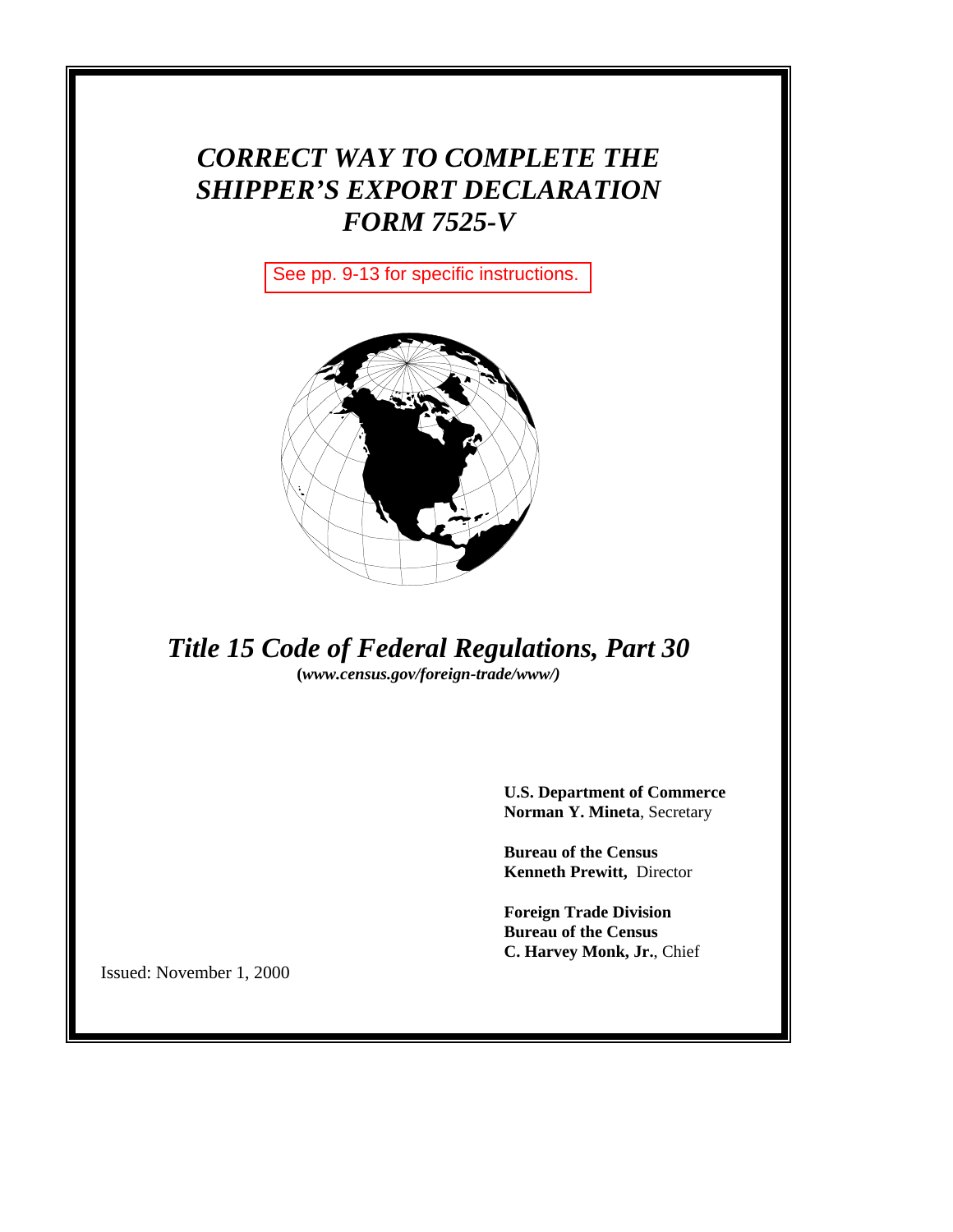## *THE CORRECT WAY TO COMPLETE THE SHIPPER'S EXPORT DECLARATION (SED)*

This booklet explains how to properly complete the SED and contains references to the major rules, regulations, and guidelines to assist you in preparing the SED. If, at any time, you have a question regarding the completion of the SED please contact the Regulations, Outreach, & Education Branch on 301-457-2238 or visit our website at

<www.census.gov/foreign-trade/www>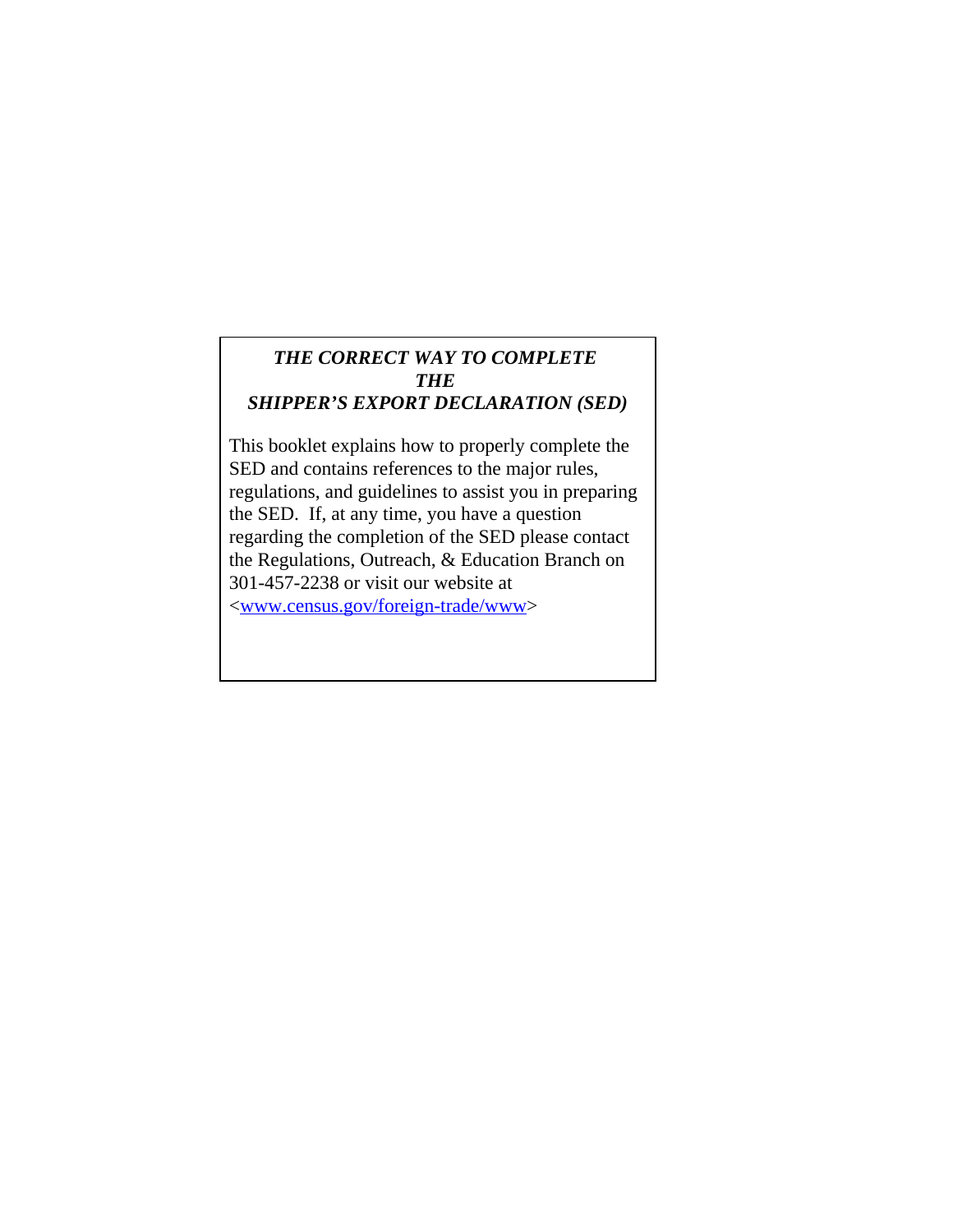## **TABLE OF CONTENTS**

|     | <b>TOPIC</b>                                                         | PAGE NO.       |  |
|-----|----------------------------------------------------------------------|----------------|--|
|     | 1. When is a SED REQUIRED OR NOT REQUIRED                            | 1              |  |
|     | 2. Purpose of the SED                                                | $\overline{2}$ |  |
|     | 3. Form or Method of Data Collection                                 | $\overline{2}$ |  |
|     | 4. Preparation and Signature of the SED                              | $\overline{2}$ |  |
|     | 5. Requirement for Separate SEDs                                     | 3              |  |
| 6.  | Presentation of the SED                                              | 3              |  |
| 7.  | Correction to a SED                                                  | 4              |  |
|     | 8. A SED is not Required In the Following Instances (SED Exemptions) | 4              |  |
|     | 9. Retention of Shipping Documents                                   | 6              |  |
| 10. | <b>Administrative Provisions</b>                                     | 6              |  |
| 11. | Regulations                                                          | 7              |  |
| 12. | Office of Management & Budget Response Burden Paragraph              | 7              |  |
| 13. | References                                                           | 8              |  |
| 14. | Information to be Reported on the SED (data element descriptions)    | $\overline{9}$ |  |
|     | <b>APPENDIX</b> (Export Assistance Telephone Contacts)<br>14         |                |  |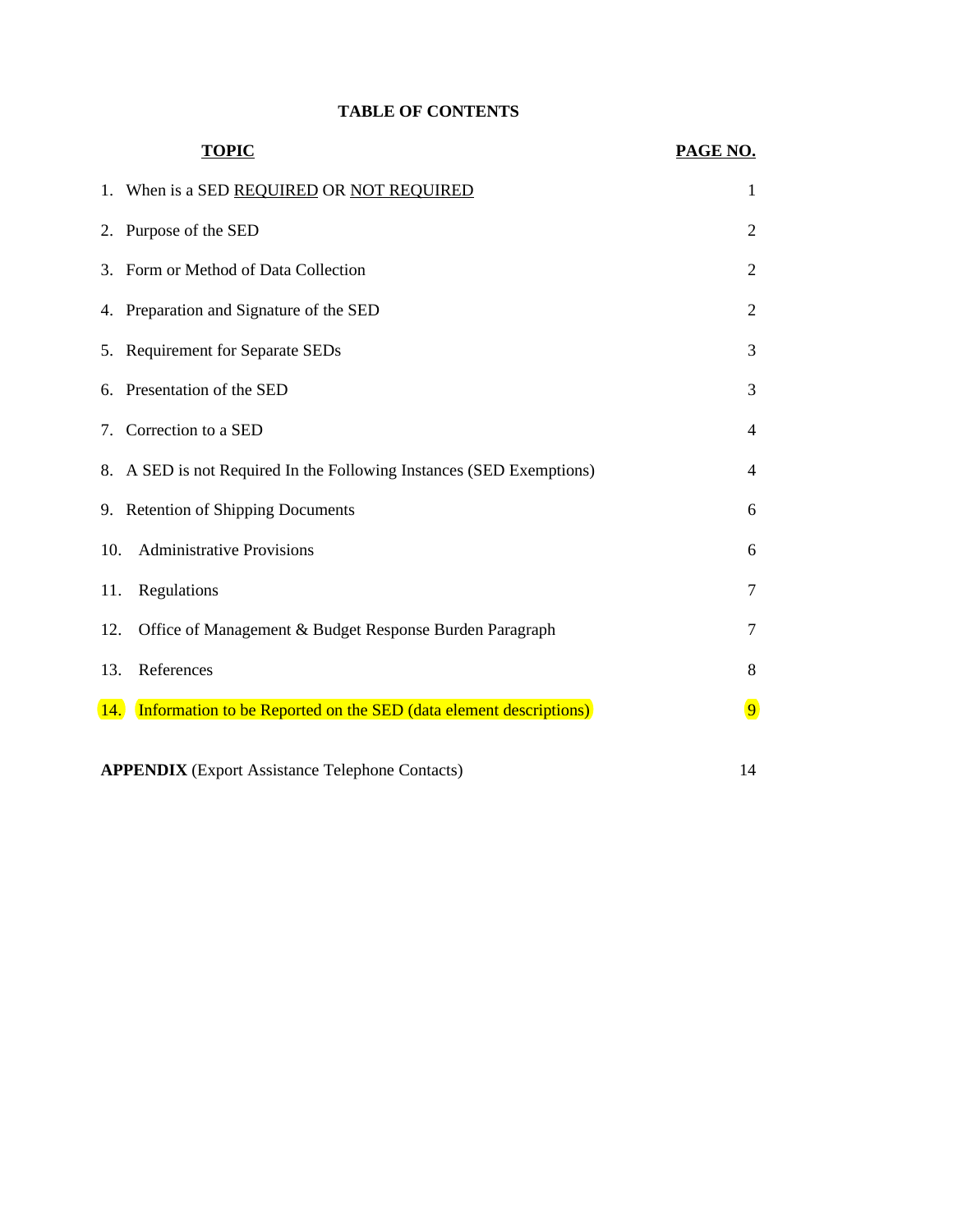## **THE CORRECT WAY TO COMPLETE THE SED**

*(Follow these instructions carefully to avoid delay at shipping point. Refer to the Foreign Trade Statistics Regulations (FTSR) for specific details on these provisions, 15 CFR Part 30)*

| From                       | <b>To</b>                | No. of Copies                    |
|----------------------------|--------------------------|----------------------------------|
| <b>United States</b>       | Canada                   | 1, only if a license is required |
| United States (postal)     | <b>Foreign Countries</b> | 1                                |
| United States (non postal) | <b>Foreign Countries</b> | 2                                |
| <b>United States</b>       | Puerto Rico              | 1                                |
| <b>United States</b>       | U.S. Virgin Islands      | 1                                |
| Puerto Rico                | <b>United States</b>     | 1                                |
| Puerto Rico                | <b>Foreign Countries</b> | 1                                |
| Puerto Rico                | U.S. Virgin Islands      | 1                                |

#### **1a. Shipper's Export Declarations (SEDs) are Required in the Following Instances:**

## **1b. Shipper's Export Declarations ARE NOT REQUIRED in the Following Instances:**

| From                      | To                       |
|---------------------------|--------------------------|
| U.S. Virgin Islands       | <b>United States</b>     |
| U.S. Virgin Islands       | Puerto Rico              |
| United States/Puerto Rico | Other U.S. Possessions** |
| Other U.S. Possessions    | <b>United States</b>     |

**\*\*** American Samoa, Baker Island, Commonwealth of the Northern Mariana Islands, Guam, Howland Island, Jarvis Island, Johnston Atoll, Kingmen Reef, Midway Islands, Navassa Island,

Palmyra Atoll, Wake Island, Federated States of Micronesia, Marshall Islands, Palau (To be revised 02/2001)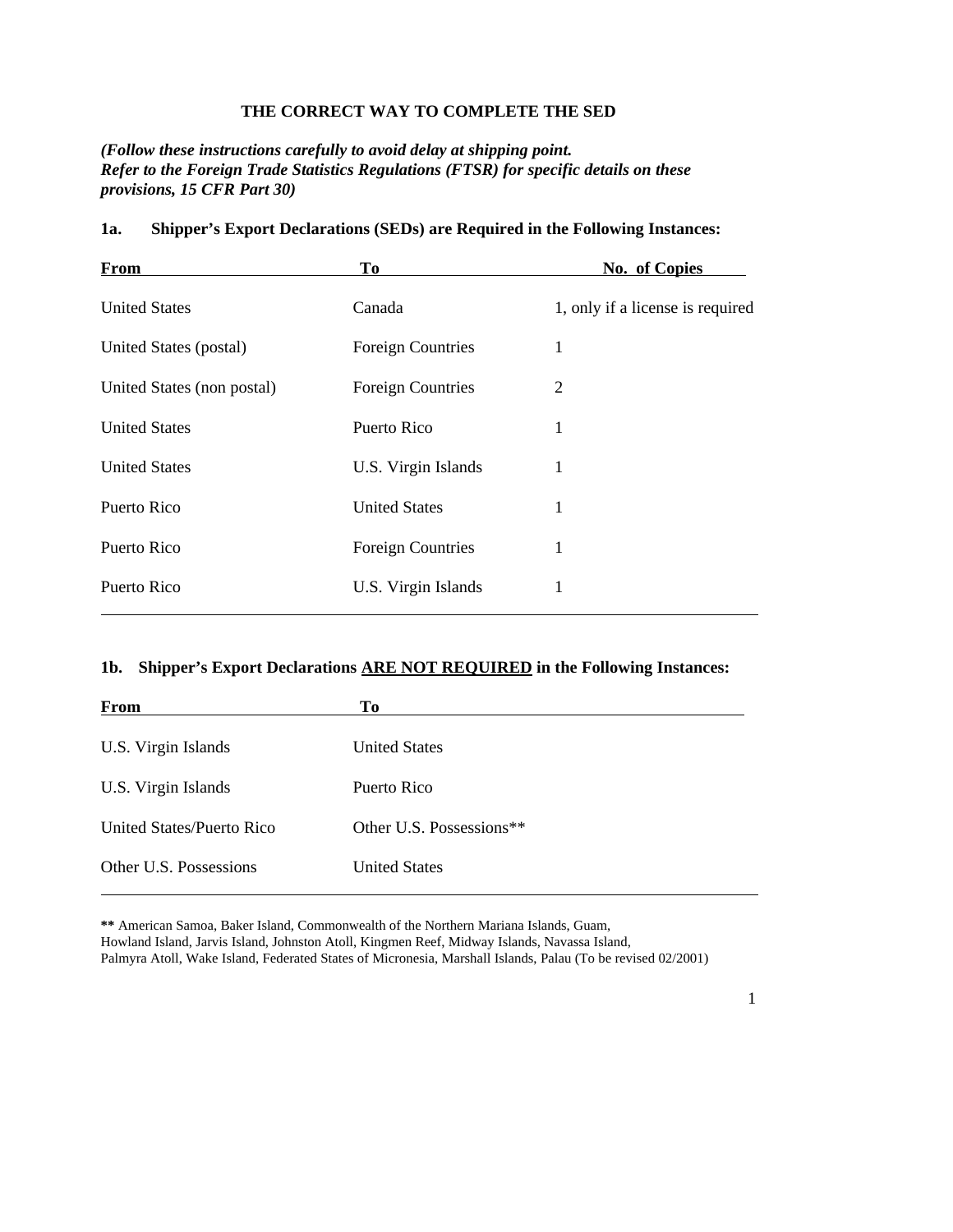## **2. Purpose of the SED**

The Shipper's Export Declaration (SED), Commerce Form 7525-V, is used for compiling the official U.S. export statistics for the United States and for export control purposes. The regulatory provisions for preparing, signing and filing the SED are contained in the Foreign Trade Statistics Regulations (FTSR), Title 15 Code of Federal Regulations (CFR) Part 30.

## **3. Form or Method of Data Collection**

(a) Paper

The Commerce Form 7525-V and its continuation sheet may be purchased from the Government Printing Office, (202) 512-1800, local Customs District Directors, or can be privately printed. **Privately printed SEDs must conform in every respect to the official form.** The SED Form 7525-V can also be downloaded from the Foreign Trade Division website at **<www.census.gov/foreign-trade/www>** on buff (yellow) or goldenrod colored paper for export use (see FTSR 30.3(b)).

(b) Electronic: Automated Export System (AES)

The U.S. Census Bureau and the U.S. Customs Service jointly offer an electronic method for filing shipper's export declaration information known as the Automated Export System (AES). Participants in the AES, who may apply for AES certification, include exporters (U.S. principal party in interest), forwarding or other agents, carriers, non-vessel operating common carriers (NVOCCs), consolidators, port authorities, software vendors, or service centers. Once certified by the Census Bureau, participants may file shipper's export data electronically using the AES in lieu of filing an individual paper SED for each shipment. The Census Bureau also offers a free Internet service for filing SED information through the AES called AES*Direct*. For additional information on AES and AES*Direct* go to the Foreign Trade Division website at

**<www.census.gov/foreign-trade/www > or** *<www.aesdirect.gov>***.**

For regulatory requirements on filing shipper's export information electronically through the AES refer to the FTSR, sections 30.60 through 30.66.

## **4. Preparation and Signature of the SED**

The SED must be prepared in English, be typewritten or in other non-erasable medium. The original should be signed (signature stamp acceptable) by the exporter (U.S. principal party in interest) or its authorized forwarding or other agent. In all cases where a forwarding or other agent is preparing a SED or AES record on behalf of a principal party in interest (i.e. U.S. or foreign), the principal party in interest must authorize the forwarding or other agent to prepare and sign and file the SED or transmit the AES record on its behalf through a formal power of attorney, written authorization, or, for USPPIs only, by signing block 29 on the paper SED.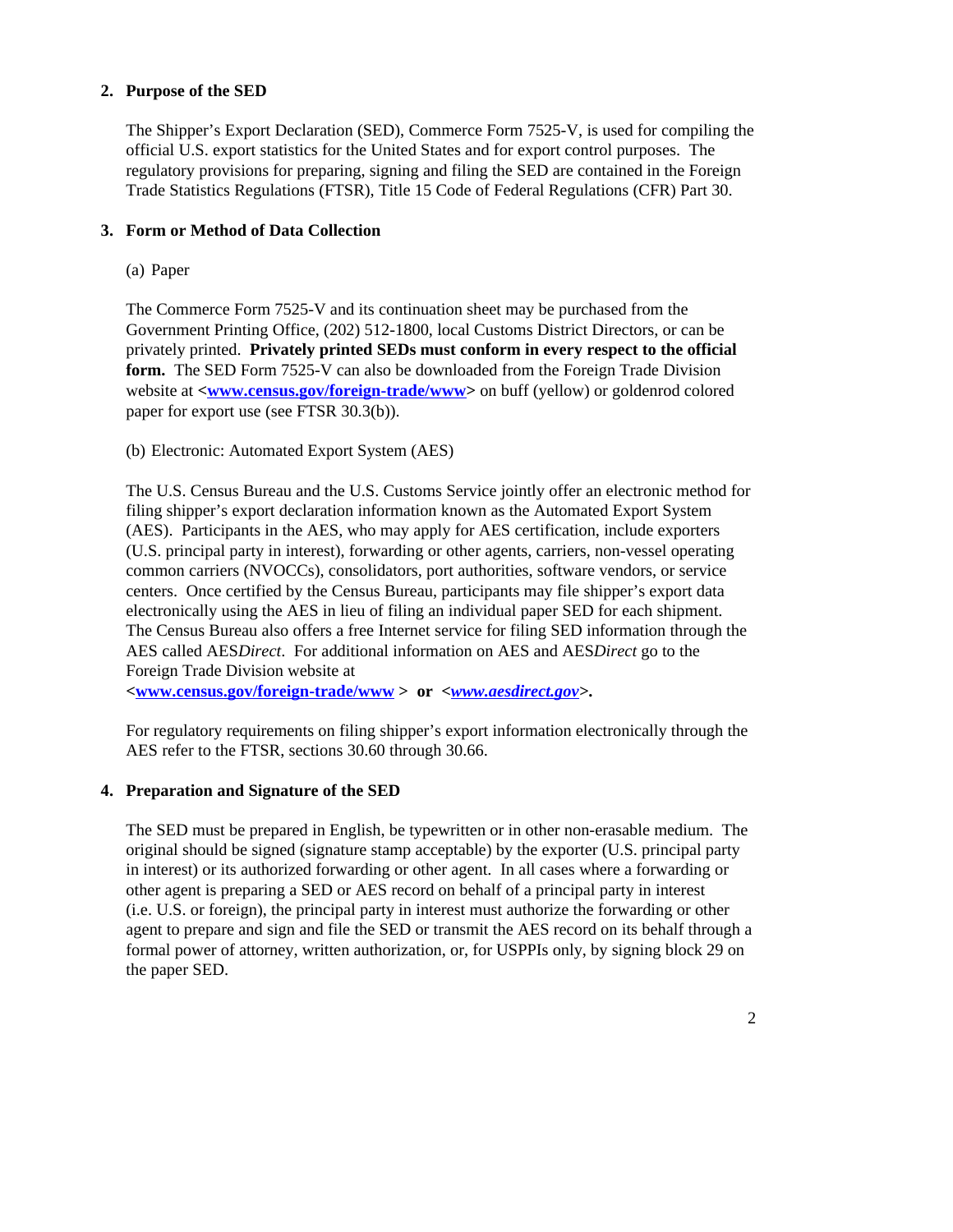## **5. Requirement for Separate SEDs**

A shipment is defined as - All merchandise sent from one exporter (U.S. principal party in interest) to one foreign consignee, to a single country of destination, on a single carrier, on the same day.

A separate SED is required for each shipment (USPPI), including each rail car, truck, ocean vessel, airplane, or other vehicle.

The exporter (U.S. principal party in interest) may list more than one Commerce Department (BXA) license or license exception or a combination of licenses and license exceptions on the same SED or AES record. In addition, the exporter may combine "No License Required" (NLR) items with licensed items and license exceptions on the same SED or AES record. To avoid confusion when preparing the paper SED, goods licensed by other U.S. agencies, such as the State Department, should be reported on a separate SED from goods licensed by the Commerce Department. For AES transactions, multiple licenses can be reported on one transaction.

Where two or more items are classified under the same Schedule B number, the Schedule B number should appear only once on the SED with a single quantity, shipping weight, and value, unless a validated license requires otherwise or, the shipment consists of a combination of foreign and domestic merchandise classified under the same Schedule B number.

Shipments involving multiple invoices or packages should be reported on the same SED.

#### **6. Presentation of the SED**

- (a) Postal (mail) Shipments the SED shall be delivered with the package at the time of mailing. (See the U.S. Postal Service's International Mail Manual). All mail shipments valued at \$2,500 or over, or that require an export license, require a SED.
- (b) All other shipments the SEDs shall be delivered to the exporting carrier with the merchandise.
- (c) Exporting carriers are required to file the SED and manifest with Customs at the port of export.

The SED may accompany the merchandise or it may be delivered directly to the exporting carrier at the port of exportation.

In cases where a shipment does not require a SED based on the FTSR, a reference to the applicable section of the FTSR must be noted on the bill of lading, air waybill, or other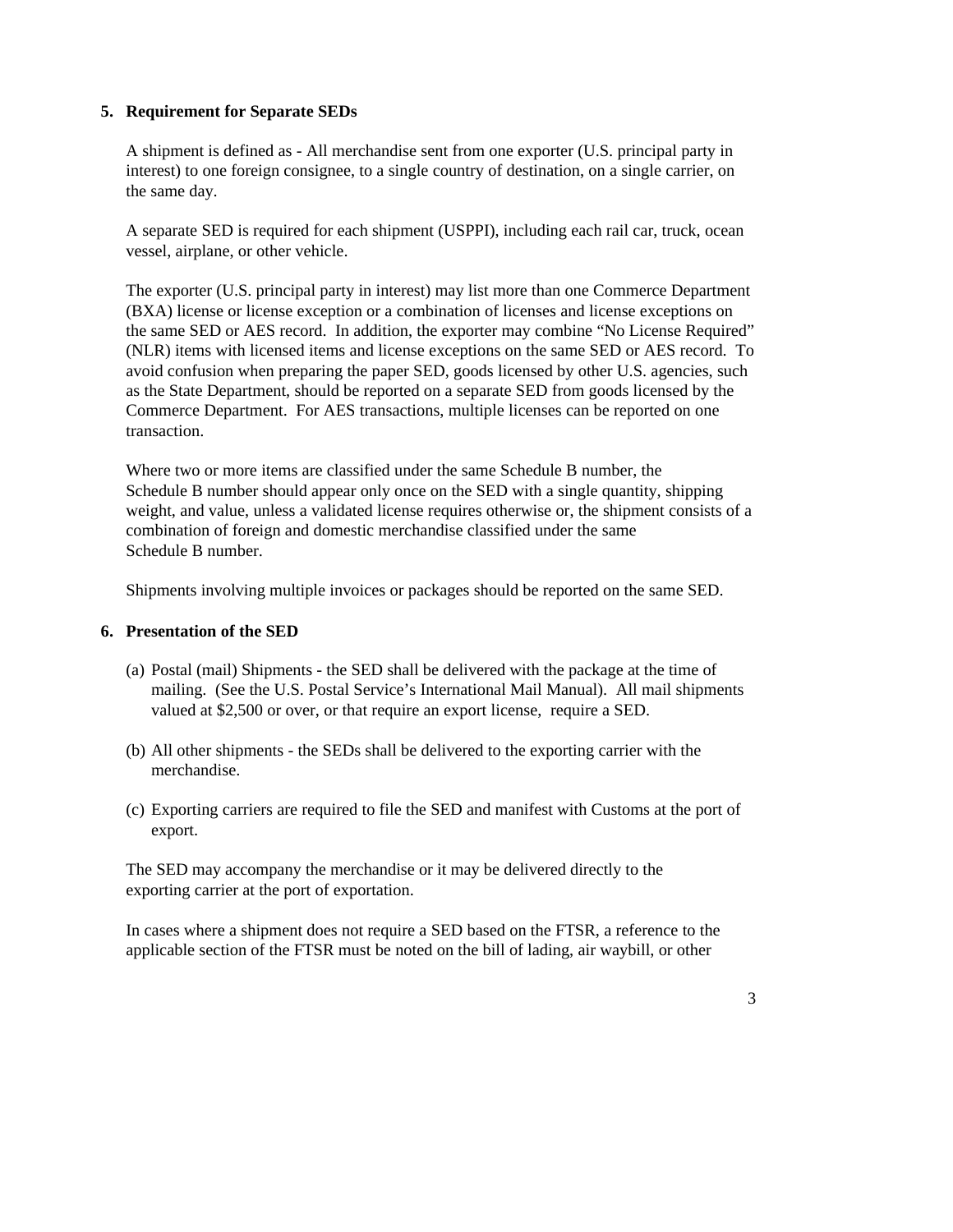loading document for verification that no SED is required. Detailed exemption provisions for when a SED is not required are contained in the FTSR, Subpart D, sections 30.50 through 30.58. For acceptable SED exemption statements refer to Foreign Trade Statistics Letter 168 (amendment 1). Also, see Section 8 below.

#### **7. Correction to a SED**

Corrections, amendments, or cancellations of data to a previously filed SED should be made on a copy of the originally filed SED (marked "Correction Copy") and filed with the Customs Director at the port of export.

For mail exports, corrections must be sent directly to the U.S. Census Bureau, National Processing Center. Attention: Foreign Trade Section, 1201 East 10<sup>th</sup> Street, Jeffersonville, Indiana 47132 as soon as the need to make such correction, cancellation or amendment is determined.

- **8. A SED is not Required In the Following Instances (SED Exemptions):**  (Reference Sections 30.50 thru 30.58 of the FTSR)
	- A. Shipments where the value of commodities classified under each individual Schedule B number is \$2,500 or less and for which a validated export license is not required, except that a SED is required for exports destined to Cuba, Iran, Iraq, Libya, North Korea, Serbia, (excluding Kosovo), Sudan, and Syria. (See §30.55(h))

If a shipment contains a mixture of individual Schedule B numbers valued at \$2,500 or less and individual Schedule B numbers valued at over \$2,500, only those valued at \$2,500 or more should be reported on the SED. (See  $$30.55(h)(1)$ )

When either all or part of the shipment does not require a SED, one of the following statements must appear on the bill of lading, air waybill, or other loading documents for carrier use:

- 1. "No SED required, FTSR Section 30.55 (h)".
- 2. "No SED required no individual Schedule B number valued over \$2,500".
- 3. "Remainder of shipment valued \$2,500 or less per individual Schedule B number".

[Note: Refer to FTSR Letter 168 (amendment 1) for more detailed information on acceptable SED exemption statements.]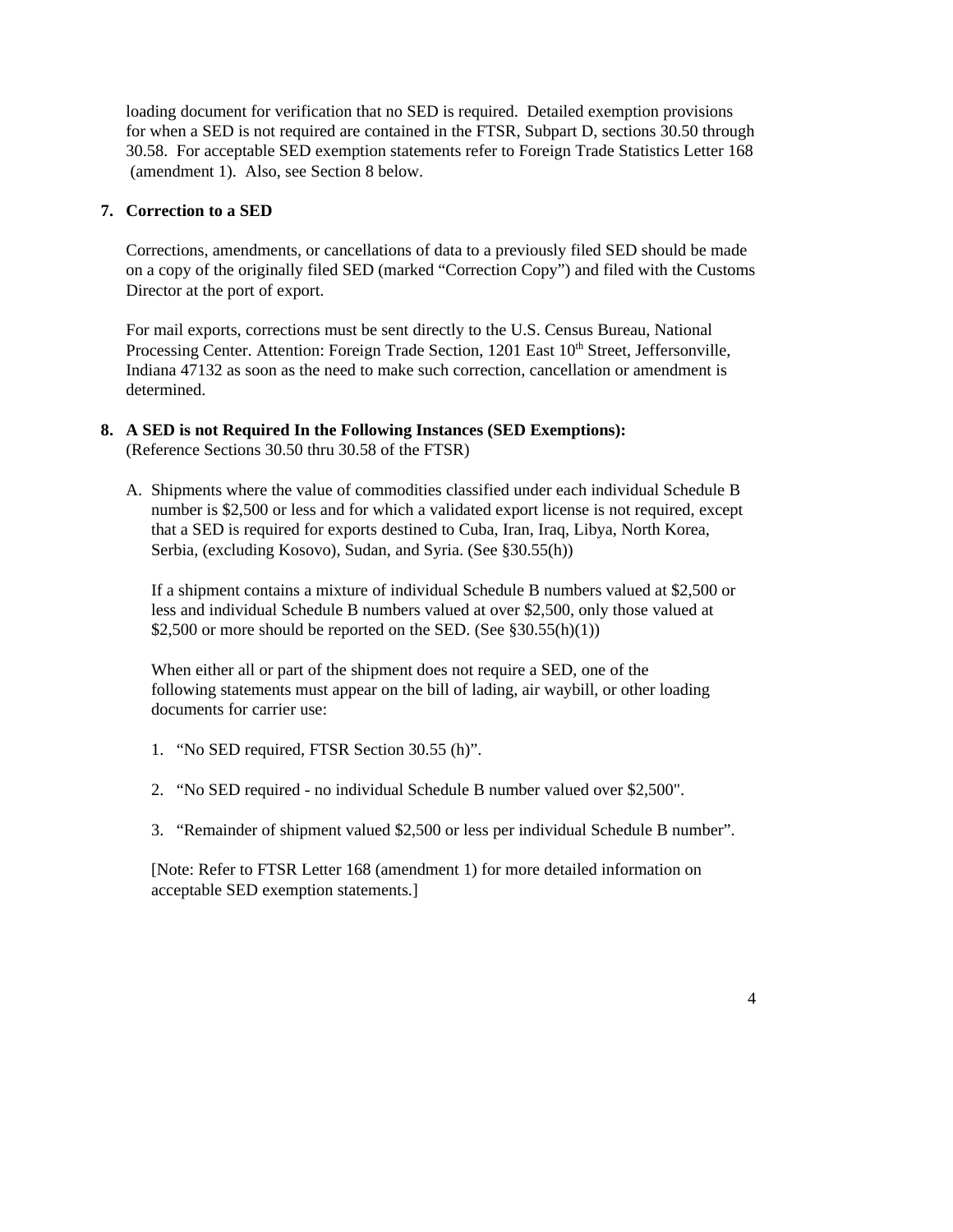- B. Shipments from the **United States to Canada, except those:** (See §30.58)
	- (1) Requiring a Department of Commerce validated export license.
	- (2) Subject to the Department of State, International Traffic in Arms Regulations regardless of license requirements.
	- (3) Subject to Department of Justice, Drug Enforcement Administration, export declaration requirements.

[Note: For merchandise transhipped from the United States through Canada for ultimate destination to a foreign country, other than Canada, a SED or AES record is required.]

- C. Shipments through the U.S. Postal Service that do not require a validated license when the shipment is valued at \$2500 or under.
- D. Shipments from one point in the United States to another point in the United States by routes passing through Mexico, and shipments from one point in Mexico to another point in Mexico by routes passing through the United States.
- E. Shipments to the U.S. Armed Services
	- (1) All commodities consigned to the U.S. Armed Service, including exchange systems. (See §30.52)
	- (2) Department of Defense Military Assistance Program Grant-Aid shipments being transported as Department of Defense cargo. (See §30.52)
- F. Shipments to U.S. Government agencies and employees for their exclusive use. (See §30.53)
- G. Other miscellaneous shipments. (See §30.55)
	- (1) Diplomatic pouches and their contents.
	- (2) Human remains and accompanying receptacles and flowers.
	- (3) Shipments of gift parcels moving under General License GFT.
	- (4) Shipments of interplant correspondence and other business records from a U.S. firm to its subsidiary or affiliate.
	- (5) Shipments of pets as baggage, accompanying or not accompanying persons leaving the United States.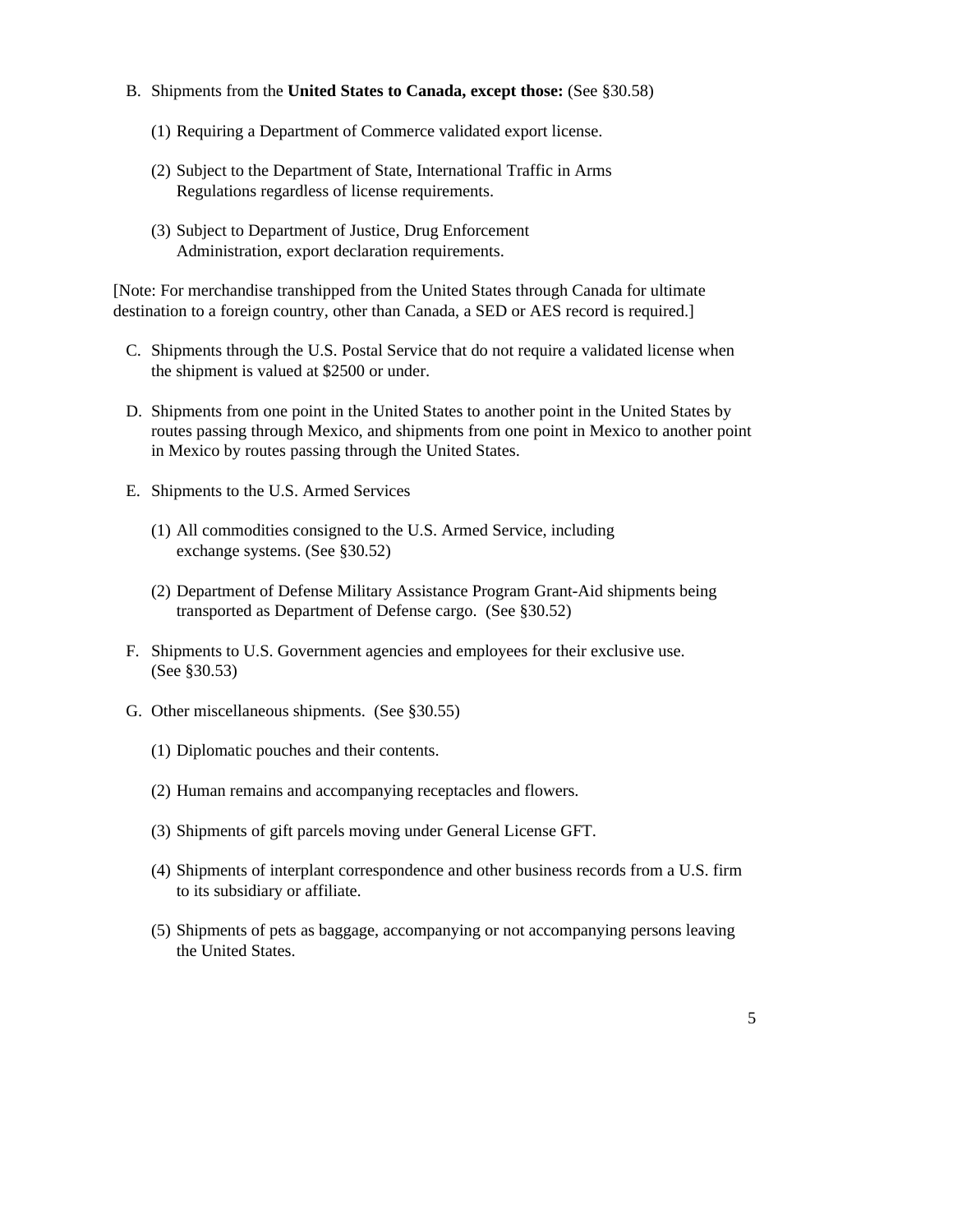- H. Merchandise not moving as cargo under a bill of lading or air waybill and not requiring a validated export license.
	- (1) Baggage and household effects of persons leaving the United States when such are owned by the person, in his possession at the time of departure and not intended for sale.
	- (2) Carriers' stores, supplies, equipment, bunker fuel, and so forth, when not intended for unlading in a foreign country.
	- (3) Usual and reasonable kinds and quantities of dunnage necessary to secure and stow cargo. (For sole use on board the carrier)

If the above shipments are moving under a bill of lading or air waybill, a SED is required, but Schedule B numbers should **not** be shown, and the SED should include a statement that the shipment consists of baggage, personal effects, and so forth.

If these shipments require a validated export license, the SED must identify the shipment as baggage, personal effects, and so forth, and must contain all of the information required on the SED.

- I. SED for Personal Effects and Household Goods
	- (1) A SED is required for personal effects and household goods only when the value of such items is \$2,500 or over. A schedule B number is not required for such items.
	- (2) Personal effects and household goods destined for Canada do not require a SED regardless of value.

#### **9. Retention of Shipping Documents**

Exporters or their agents must maintain copies of shipping documents for 5 years after exportation. Additional requirements for licensed shipments appear in the Export Administration Regulations.

#### **10. Administration Provisions**

The SED and its content is strictly confidential and used solely for official purposes authorized by the Secretary of Commerce in accordance with 13 U.S.C. Section  $301(g)$ . Neither the SED nor its contents may be disclosed to anyone except the exporter or its agent by those having possession of or access to any official copy. (See §30.91)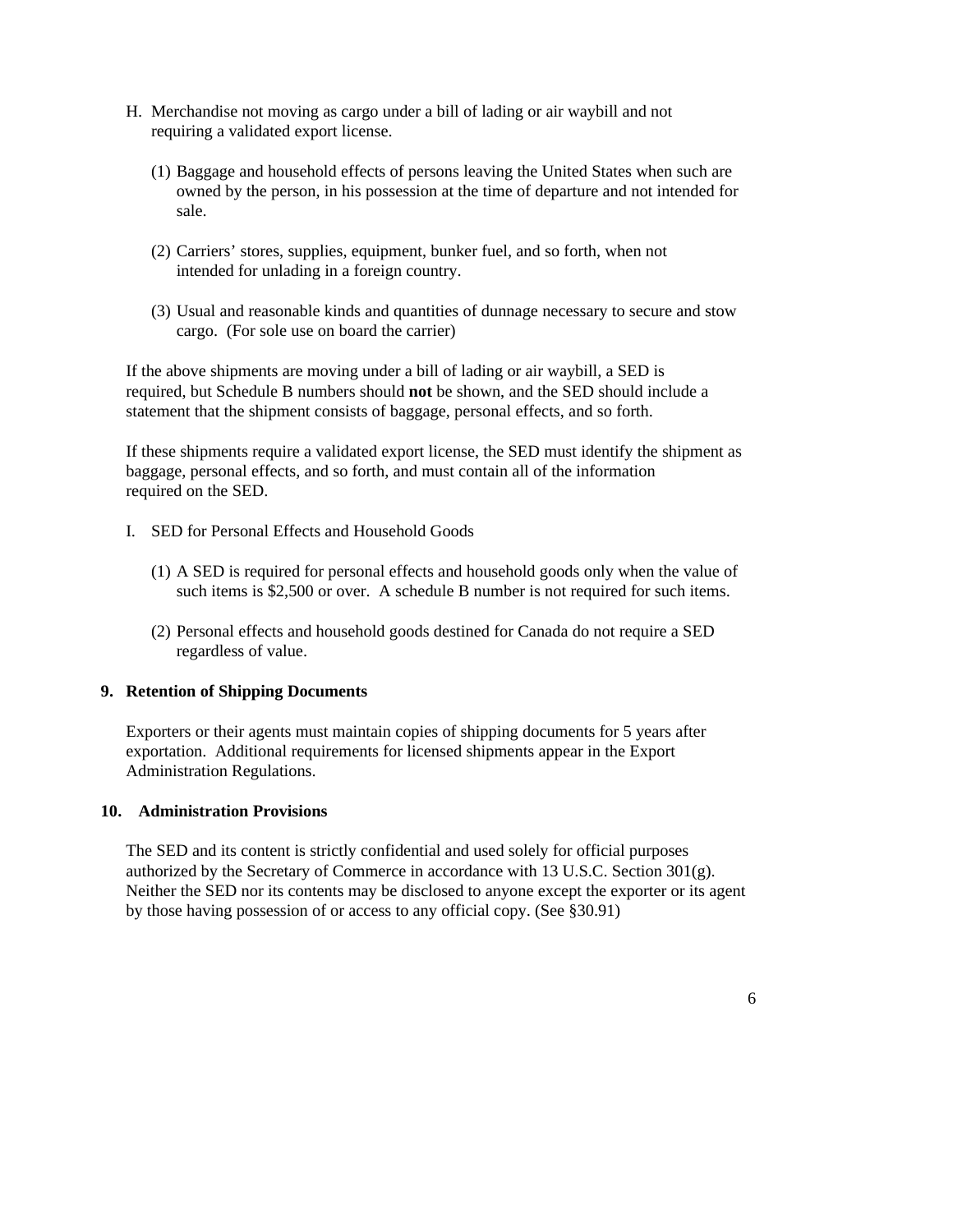Information from the SED (except common information) may not be copied to manifests or other shipping documents. The exporter (U.S. principal party in interest) or the forwarding or other agent may not furnish the SED or its content to anyone for unofficial purposes.

Copies of the SED may be supplied to the exporter (U.S. principal party in interest) or its agent only when such copies are needed to comply with official U.S. Government requirements.

A SED presented for export constitutes a representation by the exporter (U.S. principal party in interest) that all statements and information are in accordance with the export control regulations. The commodity described on the declaration is authorized under the particular license as identified on the declaration, all statements conform to the applicable licenses, and all conditions of the export control regulations have been met.

It is unlawful to knowingly make false or misleading representation for exportation. This constitutes a violation of the Export Administration Act, 50, U.S.C. App. 2410. It is also a violation of export control laws and regulations to be connected in any way with an altered SED to effect export.

Commodities that have been, are being, or for which there is probable cause to believe they are intended to be exported in violation of laws or regulations are subject to seizure, detention, condemnation, or sale under 22 U.S.C. Section 401.

To knowingly make false or misleading statements relating to information on the SED is a criminal offense subject to penalties as provided for in 18 U.S.C. Section 1001.

Violations of the Foreign Trade Statistics Regulations are subject to civil penalties as authorized by 13 U.S.C. Section 305. (See §30.95)

#### **11. Regulations**

Detailed legal and regulatory requirements regarding the SED and its preparation are contained in the Foreign Trade Statistics Regulations (FTSR) (15 CFR, Part 30). Questions concerning the FTSR may be directed to the Regulations, Outreach, & Education Branch Foreign Trade Division, U.S. Census Bureau on (301)457-2238. Up to date copies of regulations, FTSR Letters, *Federal Register* Notices, and other current information can also be accessed on the Foreign Trade Division website at <www.census.gov/foreign-trade/www>

Information concerning export control laws and regulations including additional SED requirements is contained in the Export Administration Regulations (15 CFR Parts730 - 774) which may be purchased from the Superintendent of Documents, U.S. Government Printing Office, Washington, DC 20402. <www.bxa.doc.gov>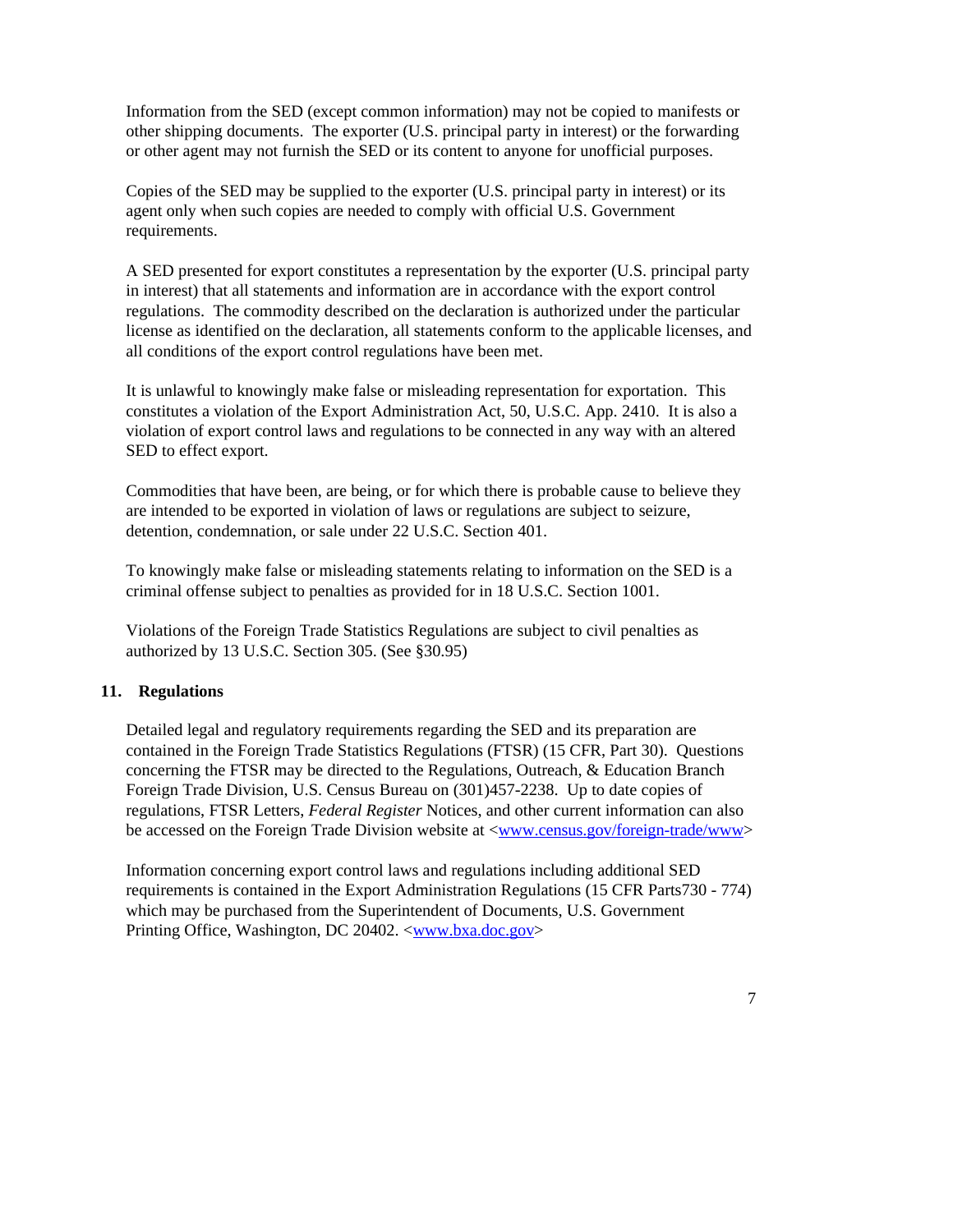## **12. Office of Management and Budget Response Burden Paragraph**

Public reporting burden for this collection of information is estimated to average slightly more than 11 minutes (.186 hour) per response for the paper SED, Commerce Form 7525-V, and approximately 3 minutes (.05 hour) per response for the Automated Export System, including the time for reviewing instructions, searching existing data sources, gathering and maintaining the data needed, and completing and reviewing the collection of information. Send comments regarding this burden or any other aspect of this collection of information, including suggestions for reducing this burden to the Associate Director for Administration, Room 3104, Federal Office Building 3, Bureau of the Census, Washington, DC 20233-0001; and to the Office of Management and Budget, Washington, DC 20503.

## **13. References**

**Schedule B - Statistical Classification of Domestic and Foreign Commodities Exported from the United States.** For sale by the Superintendent of Documents, U.S. Government, U.S. Government Printing Office, Washington, DC 20402 and local U.S. Customs District Directors. A Schedule B search engine is also available on the FTD website. (www.census.gov/foreign-trade/www)

**Schedule C - Classification of Country and Territory Designations for U.S. Foreign Trade Statistics.** Free from the Bureau of the Census, Washington, DC 20233-0001. Also included as part of Schedule B. Schedule C codes are also available on the FTD website. (www.census.gov/foreign-trade/www)

## **Schedule D - Classification of Customs Districts and Ports for U.S. Foreign Trade**

**Statistics.** Free from the Bureau of the Census, Washington, DC 20233-0001. Also included as part of Schedule B. The Schedule D codes are also available on the FTD website. (www.census.gov/foreign-trade/www)

## **Foreign Trade Statistics Regulations (FTSR).**

Free from the Bureau of the Census, Washington, DC 20233-0001. The FTSR is also available for downloading on the FTD website. (www.census.gov/foreign-trade/www)

**Export Administration Regulations (EAR).** For sale by the Superintendent of Documents, U.S. Government Printing Office, Washington, DC 20402 and U.S. Department of Commerce District Offices. The EAR is also available on the BXA website (www.bxa.doc.gov)

**Note:** This is an instructional pamphlet summarizing the preparation of the SED. It is in no way intended as a substitute for either the Foreign Trade Statistics Regulations, the Export Administration Regulations, or the regulations of any other agency.

## **See the Appendix for a List of Telephone Contacts Providing Additional Information**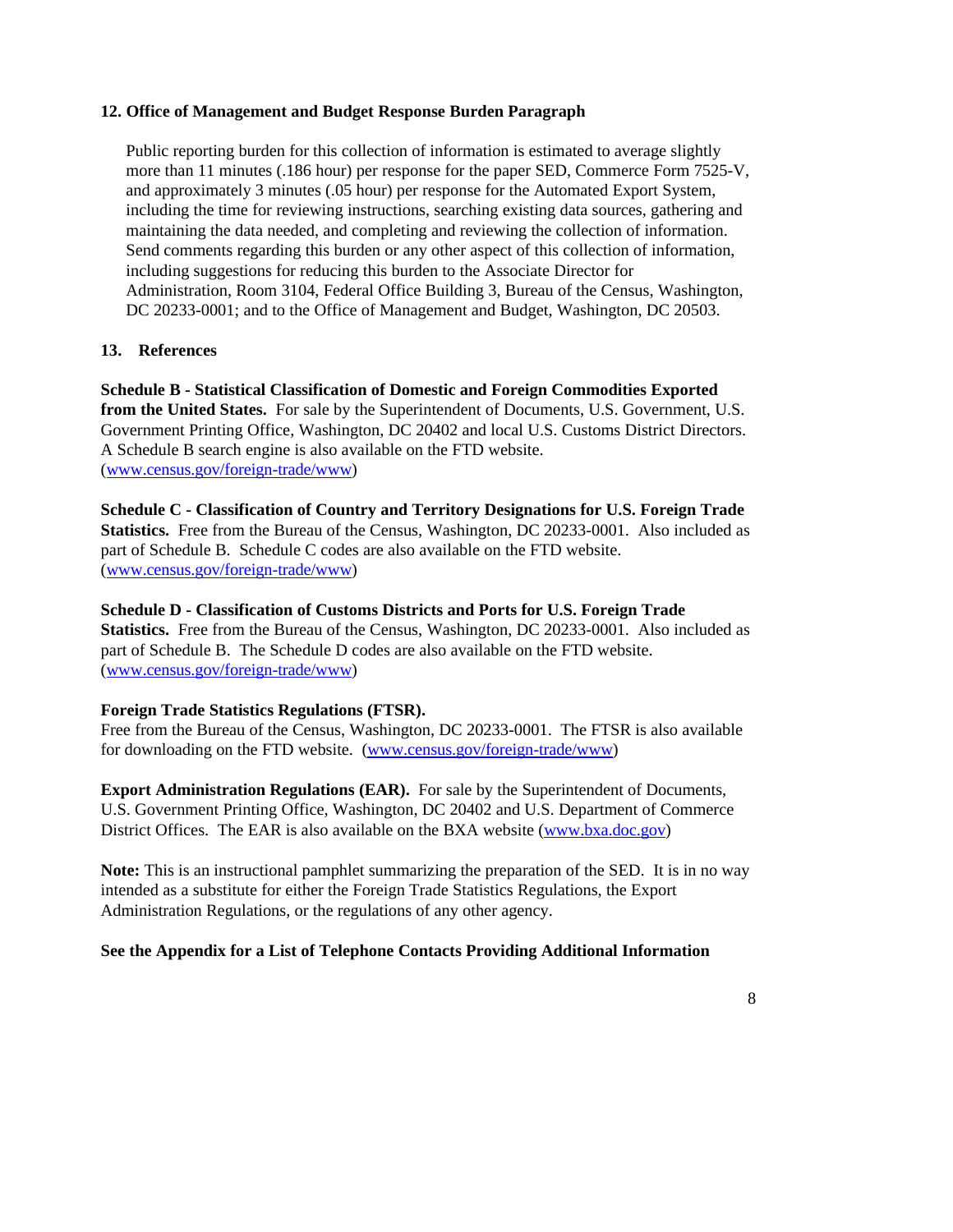## **INFORMATION TO BE REPORTED ON THE SHIPPER'S EXPORT DECLARATION FORM 7525-V**

Block Number and Data Required

- 1(a) **U.S. Principal Party In Interest (USPPI)** Provide the name and address of the U.S. exporter (U.S. principal party in interest). The USPPI is the person in the United States that receives the primary benefit, monetary or otherwise, of the export transaction. Generally that person is the U.S. seller, manufacturer, order party, or foreign entity. The foreign entity must be listed as the USPPI if it is in the United States when the items are purchased or obtained for export. Report only the first five digits of the ZIP code. (See §30.4, 30.7)
- 1(b) **USPPI Employer Identification Number (EIN) or ID Number** Enter the USPPI's Internal Revenue Service Employer Identification Number (EIN) or Social Security Number (SSN) if no EIN has been assigned. Report the 9-digit numerical code as reported on your latest Employer's Quarterly Federal Tax Return, Treasury Form 941. The EIN is usually available from your accounting or payroll department. If an EIN or SSN is not available a border crossing number, passport number, or a Customs identification number must be reported. (See  $$30.7(d)(2))$ )
- 1(c) **Parties To Transaction** Indicate if this is a related or non-related party transaction. A related party transaction is a transaction between a USPPI and a foreign consignee, (e.g., parent company or sister company), where there is at least 10 percent ownership of each by the same U.S. or foreign person or business enterprise.
- 2 **Date of Exportation** Enter the date the merchandise is scheduled to leave the United States for all methods of transportation . If the actual date is not known, report the best estimate of departure. The date format should be indicated by MM/DD/YYYY.
- 3 **Transportation Reference Number** Report the booking number for the ocean shipments. The booking number is the reservation number assigned by the carrier to hold space on the vessel for the cargo being shipped. For air shipments the airway bill number must be reported. For other methods of transportation leave blank.
- 4(a) **Ultimate Consignee** Enter the name and address of the foreign party actually receiving the merchandise for the designated end-use or the party so designated on the validated export license. For overland shipments to Mexico, also include the Mexican state in the address.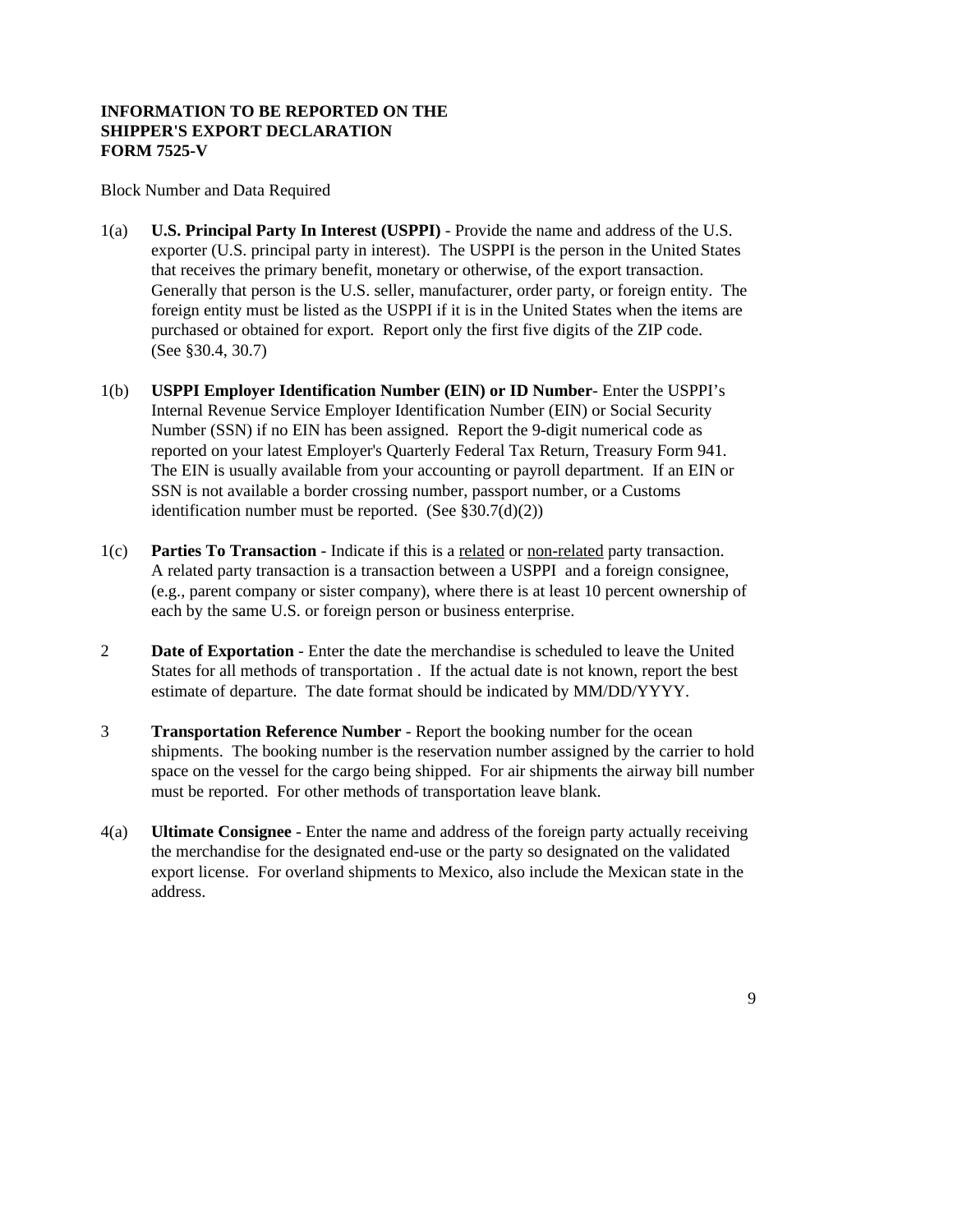- 4(b) **Intermediate Consignee** Enter the name and address of the party in a foreign country who makes delivery of the merchandise to the ultimate consignee or the party so named on the export license.
- 5 **Forwarding Agent** Enter the name and address of the forwarding or other agent authorized by a principal party in interest.
- 6 **Point (State) of Origin or Foreign Trade Zone (FTZ) Number** Enter the:
	- (a) two-digit U.S. Postal Service abbreviation of the state in which the merchandise actually starts its journey to the port of export, or
	- (b) State of the commodity of the greatest value, or
	- (c) State of consolidation, or
	- (d) Foreign Trade Zone Number for exports leaving a FTZ.
- 7 **Country of Ultimate Destination** Enter the country in which the merchandise is to be consumed, further processed, or manufactured; the final country of destination as known to the exporter at the time of shipment; or the country of ultimate destination as shown on the validated export license. Two-digit (alpha character) International Standards Organization (ISO) codes may also be used.
- 8 **Loading Pier** (For vessel shipments only) Enter the number or name of the pier at which the merchandise is laden aboard the exporting vessel.
- 9 **Method of Transportation** Enter the method of transportation by which the merchandise is exported (or exits the border of the United States). Specify the method of transportation by name, such as, vessel, air, rail, truck, etc. Specify by "own power" if applicable, such as if you are transporting a plane or boat purchased for export.
- 10 **Exporting Carrier** Enter the name of the carrier transporting the merchandise out of the United States. For vessel shipments, give the vessel's flag also.

## 11 **Port of Export**

- (a) For Overland Shipments Enter the name of the U.S. Customs port at which the surface carrier (truck or railcar) crosses the border.
- (b) For Vessel and Air Shipments Enter the name of the U.S. Customs port where the merchandise is loaded on the carrier (airplane or ocean vessel) that is taking the merchandise out of the United States.
- (c) For Postal (mail) Shipments Enter the U.S. Post Office from which the merchandise is mailed.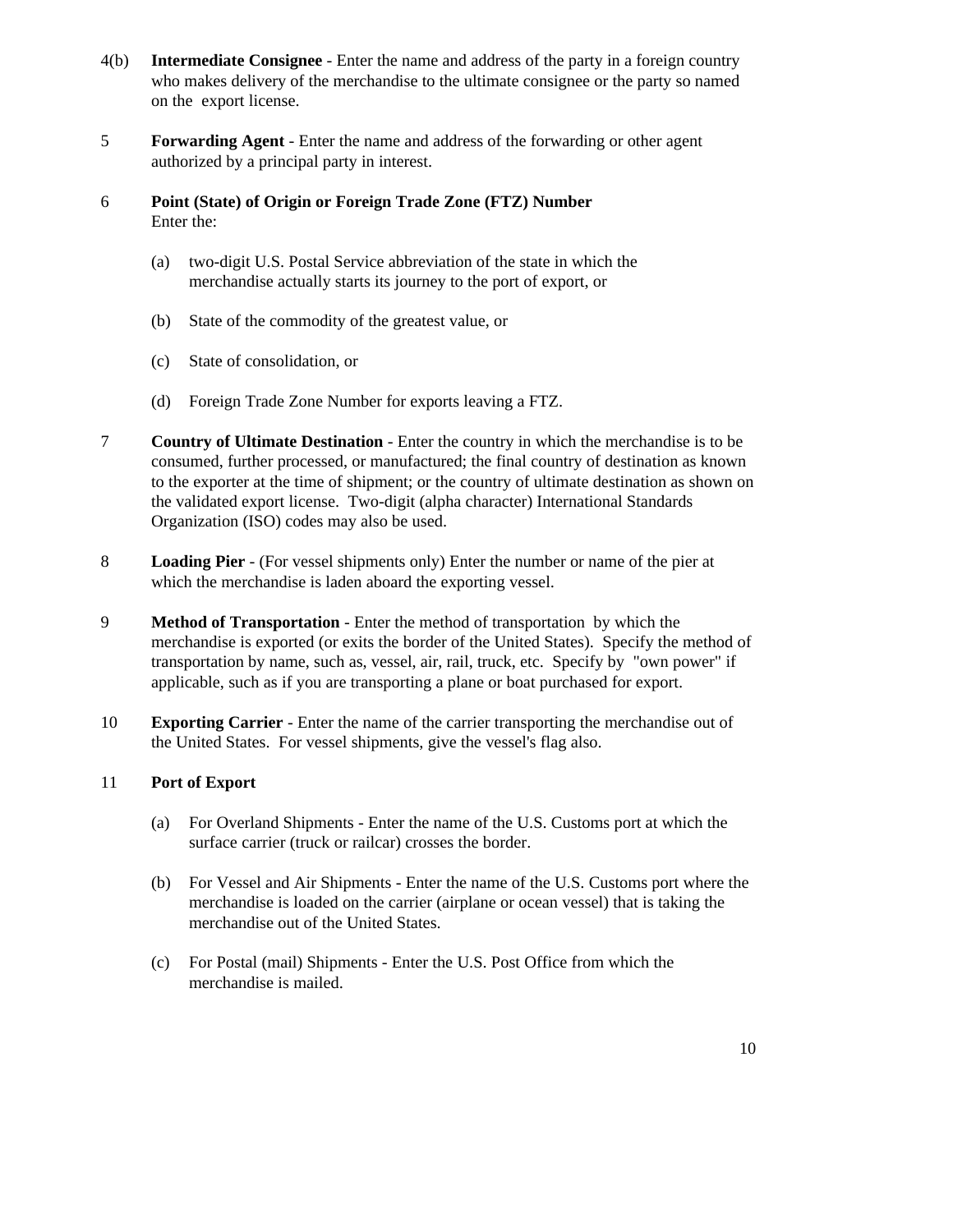- 12 **Port of Unloading** (For vessel and air shipments only) Enter the foreign port and country at which the merchandise will be unloaded from the exporting carrier.
- 13 **Containerized** (For vessel shipments only) Check the **YES** box for cargo originally booked as containerized cargo and for cargo that has been placed in containers at the vessel operator's option.
- 14 **Carrier Identification Code -** Enter the 4-character Standard Carrier Alpha Code (SCAC) for vessel, rail and truck shipments, or the 2- or 3-character International Air Transport Association (IATA) Code for air shipments.
- 15 **Shipment Reference Number** Enter the unique reference number assigned by the filer of the SED for identification purposes. This shipment reference number must be unique for five years. For example, report an invoice number, bill of lading or airway bill number, internal file number or so forth.
- 16 **Entry Number** Enter the Import Entry Number when the export transaction is used as proof of export for import transactions, such as In-Bond, Temporary Import Bond or Drawback's.
- 17 **Hazardous Materials -** Check the appropriate "Yes" or "No" indicator that identifies the shipment as hazardous as defined by the Department of Transportation.
- 18 **In Bond Code -** Enter the 2-character In Bond Code.
- 19 **Routed Export Transaction -** Check the appropriate "Yes" or "No" indicator that identifies the transaction as a routed export transaction. A routed export transaction is where the foreign principal party in interest authorizes a U.S. forwarding or other agent to export the merchandise out of the United States.
- 20 **Schedule B Description of Commodities** Use columns 22 24 to enter the commercial description of the commodity being exported, its schedule B number, the quantity in schedule B units, and the shipping weight in kilograms. Enter a sufficient description of the commodity as to permit verification of the Schedule B Commodity Number or the commodity description as shown on the validated export license. Include marks, numbers, or other identification shown on the packages and the numbers and kinds of packages (boxes, barrels, baskets, etc.)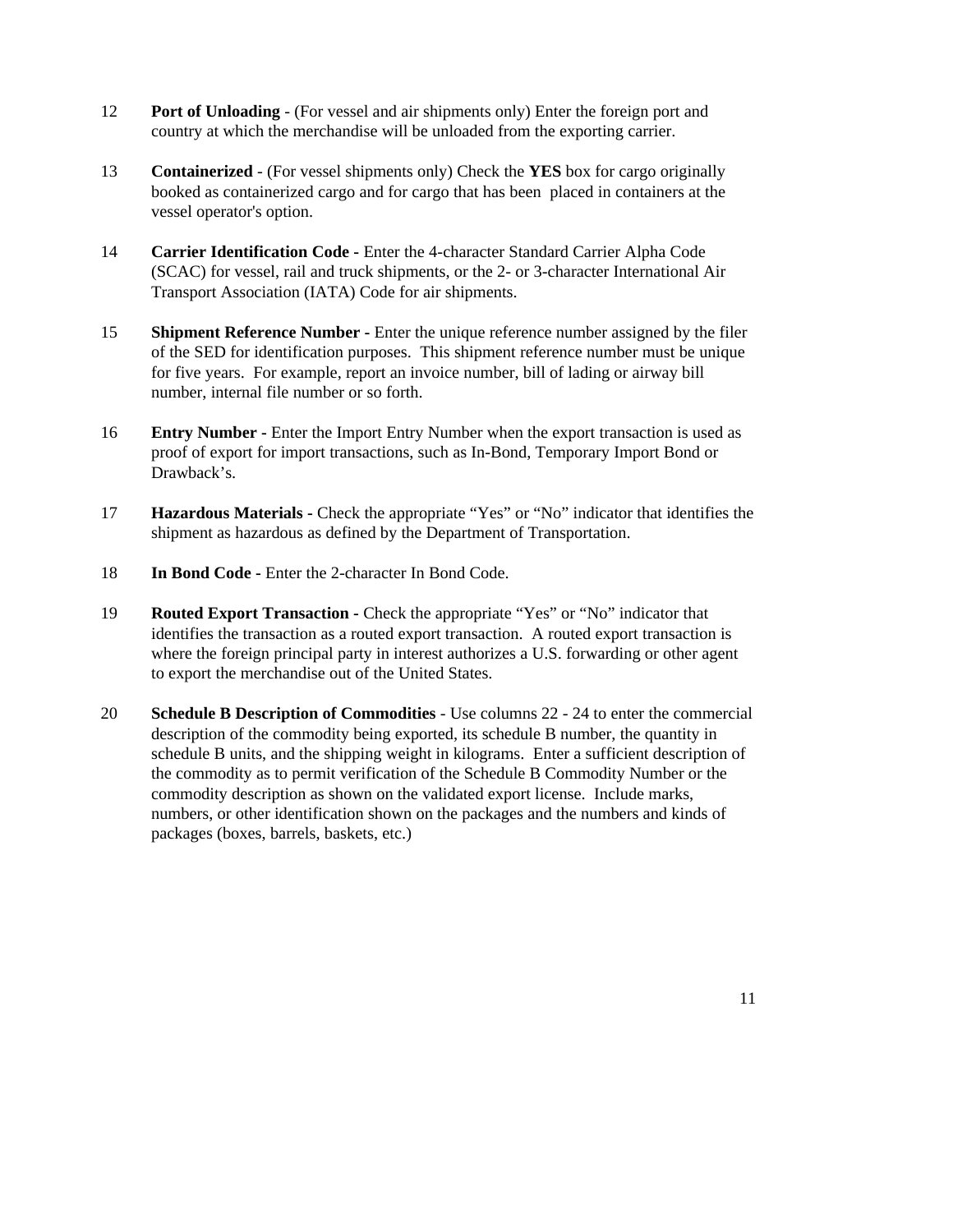## 21 **"D" (Domestic) , "F" (Foreign) or M (Foreign Military Sales)**

- (a) Domestic exports (D) merchandise that is grown, produced, or manufactured in the United States (including imported merchandise which has been enhanced in value or changed from the form in which imported by further manufacture or processing in the United States).
- (b) Foreign exports (F) merchandise that has entered the United States and is being re-exported in the same condition as when imported.
- (c) Foreign Military Sales (M) exports of merchandise that are sold under the foreign military sales program.
- 22 **Schedule B Number -** Enter the commercial description of the commodity being exported and the ten-digit commodity number as provided in Schedule B - Statistical Classification of Domestic and Foreign Commodities Exported from the United States. See item 5 (page 2) for a discussion of not repeating the same Schedule B numbers on the SED. If necessary, the Harmonized Tariff Schedule (HTS) number can be reported on the SED. However the schedule B number is preferred for reporting exports. See the Appendix showing a list of telephone numbers for assistance with Schedule B numbers.
- 23 **Quantity** (Schedule B Units) Report whole unit(s) as specified in the Schedule B commodity classification code. Report also the unit specified on the export license if the units differ. See the Appendix showing a list of telephone numbers for assistance with units of quantity.
- 24 **Shipping Weight** (kilograms) (For vessel and air shipment only) Enter the gross shipping weight in kilograms for each Schedule B number, including the weight of containers but excluding carrier equipment. To determine kilograms use pounds (lbs) Multiplied by  $0.4536 =$  kilograms (report whole units.)
- 25 **VIN/Product Number/Vehicle Title Number -** (For used self-propelled vehicles) Report the following items of information for used self-propelled vehicles as defined in Customs regulations 19 CFR 192.1: (1) Report the unique Vehicle Identification Number (VIN) in the proper format; (2) Report the Product Identification Number (PIN) for those used self propelled vehicles for which there are no VINs; and (3) the Vehicle Title Number.
- 26 **Value** (U.S. dollars) Enter the selling price or cost if not sold, including freight, insurance, and other charges to U.S. port of export, but excluding unconditional discounts and commissions (nearest whole dollar, omit cents). The value to be reported on the SED is the exporter's (U.S. principal party in interest) price or cost if not sold, to the foreign principal party in interest. Report one value for each Schedule B number.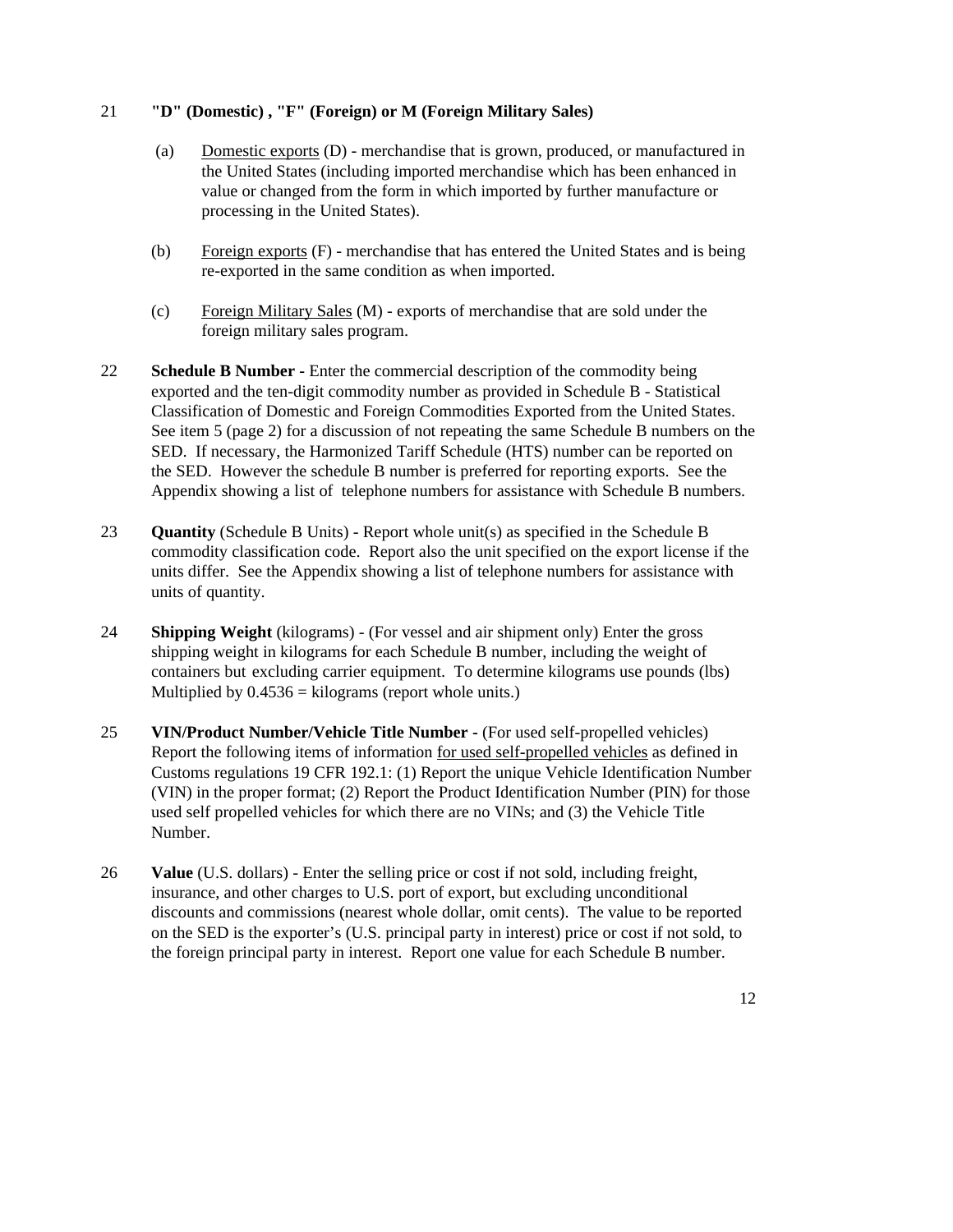## 27 **License No./License Exception Symbol/Authorization - Whenever a SED or AES record is required:**

- (a) Enter the license number on the SED or AES record when you are exporting under the authority of a Department of Commerce, Bureau of Export Administration (BXA) license, a Department of State, Office of Defense Trade Controls (ODTC) license, a Department of the Treasury, Office of Foreign Assets Control (OFAC) license (enter either the general or specific OFAC license number), or any other export license number issued by a Federal government agency. For the BXA license the expiration date of the license must be entered on the paper version of the SED only.
- (b) Enter the correct License Exception symbol (e.g. LVS, GBS, CIV) on the SED or AES record when you are exporting under the authority of a License Exception. See § 740.1, § 740.2, and § 758.1 of the Export Administration Regulations (EAR).
- (c) Enter the "No License Required" (NLR) designator when you are exporting items under the NLR provisions of the EAR:
	- (1) When the items being exported are subject to the EAR but not listed on the Commerce Control List (CCL) (i.e. items that are classified as EAR99); and
	- (2) When the items being exported are listed on the CCL but do not require a license.
- 28 **Export Control Classification Number (ECCN)** Whenever a SED or AES record is required, you must enter the correct Export Control Classification Number (ECCN) on the SED or AES record for all exports authorized under a license or License Exception, and items being exported under the "No License Required" (NLR) provisions of the EAR that are listed on the CCL and have a reason for control other than anti-terrorism (AT).
- 29 **Duly authorized officer or employee** Provide the signature of the exporter (U.S. principal party in interest) authorizing the named forwarding or agent to effect the export when such agent does not have a formal power of attorney or written authorization.
- 30 **Signature/Certification** Provide the signature of the exporter (U.S. principal party in interest) or authorized forwarding or other agent certifying the truth and accuracy of the information on the SED, the title of exporter (U.S. principal party in interest) or authorized agent, the date of signature, the telephone number of the exporter (U.S. principal party in interest) or authorized agent preparing the SED and who can best answer questions for resolving problems on the SED, and the email address of the exporter (U.S. principal party in interest) or authorized agent.
- 31 **Authentication** For Customs use only.